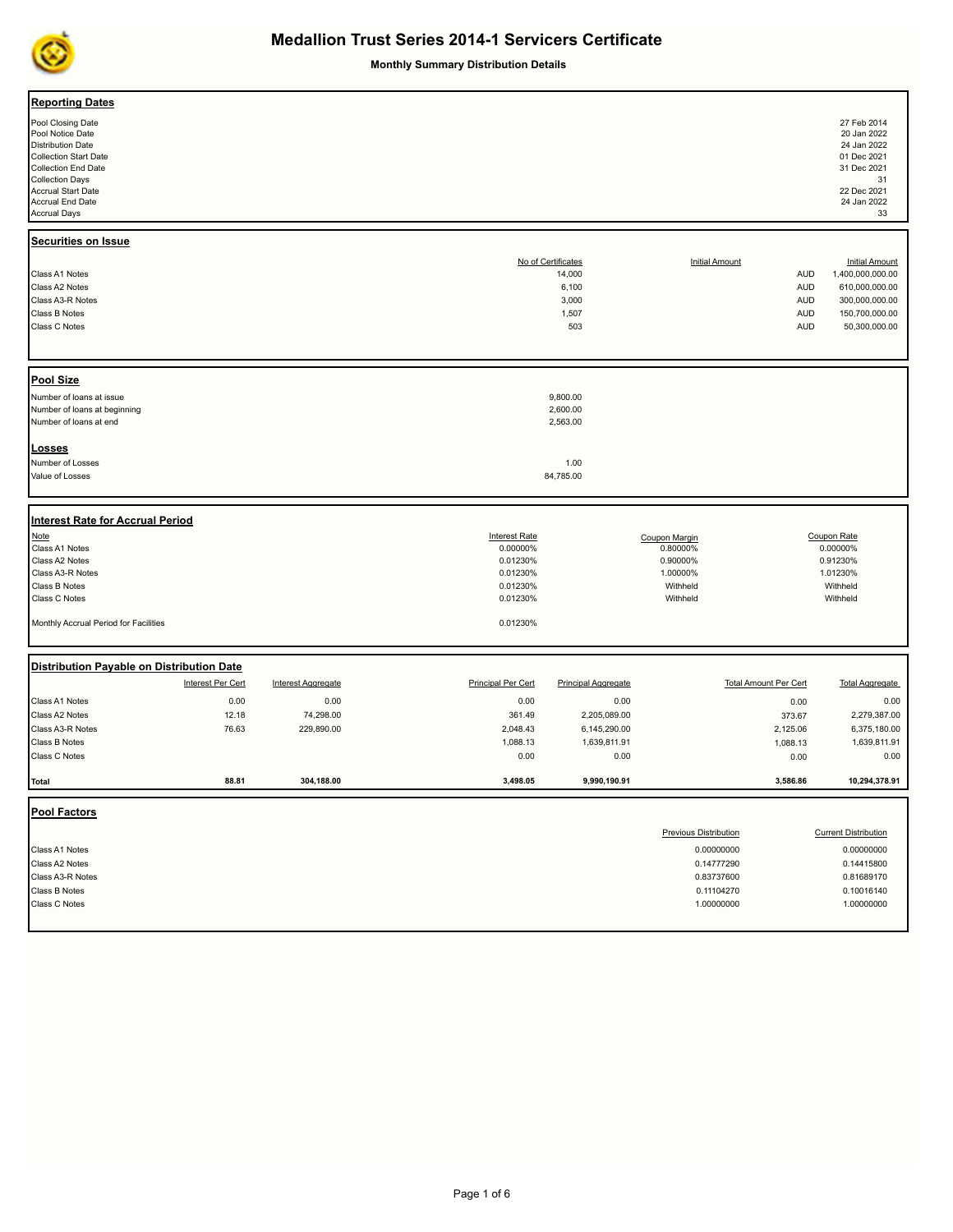

**Monthly Summary Distribution Details**

## **Monthly Cashflow Working Sheet**

|                                             | Aggregate    |
|---------------------------------------------|--------------|
| FCC + Offset Total                          | 1,101,049.24 |
| Other Income                                | 0.00         |
| Interest On Collections                     | 153.38       |
|                                             |              |
| Available Distribution Amount               | 1,101,202.62 |
| Other Taxes                                 | 0.00         |
| Trustee and Manager Fees                    | 13,300.51    |
| Servicing Fee                               | 92,273.05    |
| <b>Liquidity Commitment Fee</b>             | 11,391.78    |
| <b>Support Facility</b>                     | 501,100.47   |
| <b>FCC Other Creditors</b>                  | 1,347.09     |
| Other Expense                               | 10,863.14    |
| <b>Liquidity Repayment Amount</b>           | 0.00         |
| A1 Coupon                                   | 0.00         |
| A2 Coupon                                   | 74,298.00    |
| A3-R Coupon                                 | 229,890.00   |
| <b>B</b> Coupon                             | n/a          |
| Principal Draw Repayment Amount             | 0.00         |
| Principal Charge Off Reimbursement          | 84,785.00    |
| Extraordinary Reserve Draw Repayment Amount | 0.00         |
| C Coupon                                    | n/a          |
| Arranging Fee                               | 0.00         |
| Required Distribution Amount                | 1,101,202.62 |
| Income shortfall                            |              |
| <b>Liquidity Facility Draw</b>              | 0.00         |
| Principal Draw                              | 0.00         |
| Extraordinary Expense Draw                  | 0.00         |
| Income Carryover Amount                     | 0.00         |
| Principal Chargeoff Unreimbursement         | 0.00         |
|                                             | 84,785.00    |
| Principal Chargeoff                         | 84,785.00    |
| Total Principal Chargeoff Reimbursement Due |              |

### **Due Amount Available Amount Paid Amount** Available Distribution Amount Principal Draw 0.00 Liquidity Draw 0.00 Extraordinary Expense Draw 0.00 Available Funds 1,101,202.62 Other Taxes 0.00 1,101,202.62 0.00 Trustee and Manager Fees 13,300.51 13,300.51 1,101,202.62 13,300.51 1,101,202.62 13,300.51 1,101,202.62 13,300 Servicing Fee 32,273.05 2,273.05 2,273.05 2,273.05 2,273.05 2,273.05 2,273.05 2,273.05 2,273.05 2,273.05 2,273.05 Liquidity Commitment Fee 11,391.78 995,629.06 11,391.78 Support Facility 501,100.47 984,237.28 501,100.47 FCC Other Creditors 1,347.09 483,136.81 1,347.09 Other Expense 10,863.14 481,789.72 10,863.14 481,789.72 10,863.14 10,863.14 Liquidity Repayment Amount 0.00 470,926.58 0.00 A1 Coupon 0.00 470,926.58 0.00 A2 Coupon 74,298.00 470,926.58 74,298.00 A3-R Coupon 229,890.00 396,628.58 229,890.00 B Coupon n/a 166,738.58 n/a Principal Draw Repayment Amount **122,514.61** 0.00 132,514.61 0.00 132,514.61 0.00 132,514.61 0.00 Principal Charge Off Reimbursement 84,785.00 132,514.61 84,785.00 Extraordinary Reserve Draw Repayment Amount 0.00 **47,729.61** 0.00 47,729.61 **47,729.61** 0.00 **47,729.61** 0.00  $n/a$  and  $47,729.61$  n/a  $47,729.61$  n/a  $47,729.61$  n/a  $47,729.61$  n/a  $47,729.61$  n/a  $\alpha$ Arranging Fee 0.00 0.00 0.00 Total Income Carryover Amount 0.00 Total Principal Chargeoff Reimbursement 84,785.00 Excess Distribution 0.00 Unpaid Facility Int Chg - Liquidity 0.00 - Extraordinary Expense 0.00

Unpaid Security Interest Amount

**Payment Allocation Cascade**

- Class A1 Notes 0.00

- Class A2 Notes 0.00

- Class A3-R Notes 0.00 - Class B Notes

- Class C Notes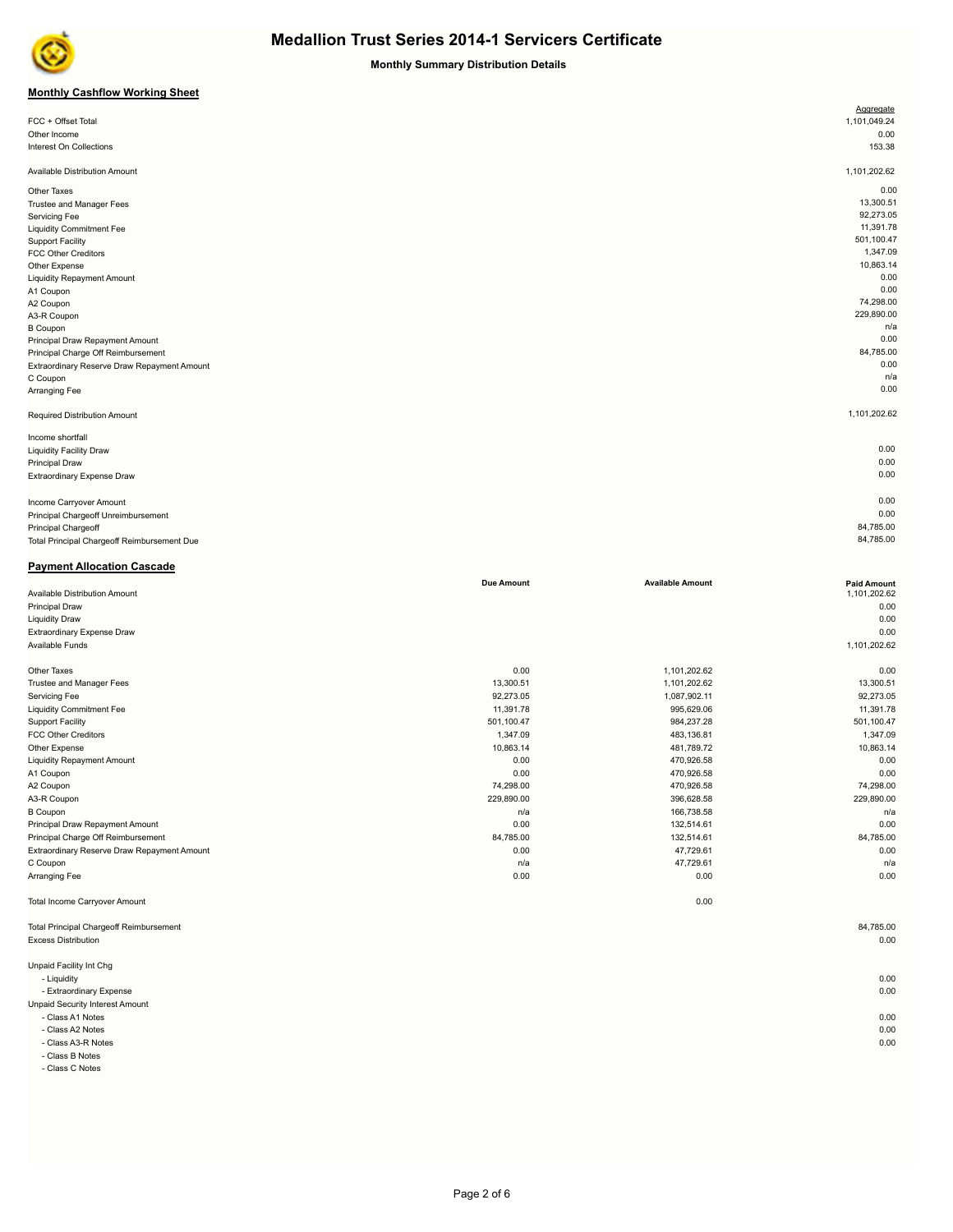

**Monthly Summary Distribution Details**

## **Facilities Outstanding**

| Liquidity Commitment Facility Limit         | 14,000,000.00 |
|---------------------------------------------|---------------|
| Beginning Liquidity Commitment Facility     | 14,000,000.00 |
| Previous Liquidity Facility Draw            | 0.00          |
| Repayment of Liquidity Facility             | 0.00          |
| <b>Liquidity Facility Draw</b>              | 0.00          |
| <b>Ending Liquidity Commitment Facility</b> | 14,000,000.00 |
| <b>Beginning Principal Draw</b>             | 0.00          |
| Previous Principal Draw                     | 0.00          |
| Repayment of Principal Draw                 | 0.00          |
| Principal Draw                              | 0.00          |
| <b>Ending Principal Draw</b>                | 0.00          |
| ExtraOrdinary Expense Facility Limit        | 150,000.00    |
| Beginning ExtraOrdinary Expense Facility    | 150,000.00    |
| Previous ExtraOrdinary Expense Draw         | 0.00          |
| Repayment of ExtraOrdinary Expense Facility | 0.00          |
| ExtraOrdinary Expense Draw                  | 0.00          |
| Ending ExtraOrdinary Expense Facility       | 150,000.00    |
|                                             |               |

## **Coupon and Principal Distribution Workshee Aggregate Periodic Coupon and Principal Distribution Workshee Periodic Coupon and Principal Distribution Workshee Class A1 Notes** Unpaid Security Coupon (after last distribution date) 0.00 0.00 Interest on Unpaid Security Coupon 0.00 0.00 Security Coupon 0.00 0.00 Total Coupon 0.00 0.00 Unpaid Security Coupon (after last distribution date) Interest on Unpaid Security Coupon 0.00 Security Coupon 0.00 Coupon Payable 0.00 0.00 Unpaid Security Coupon 0.00 **Class A2 Notes** Unpaid Security Coupon (after last distribution date) 0.00 0.00 Interest on Unpaid Security Coupon 0.00 0.00 Security Coupon 12.18 74,298.00 Total Coupon 12.18 74,298.00 Unpaid Security Coupon (after last distribution date) Interest on Unpaid Security Coupon 0.00 Security Coupon 74,298.00 Coupon Payable 12.18 74,298.00 Unpaid Security Coupon 0.00 **Class A3-R Notes** Unpaid Security Coupon (after last distribution date) 0.00 0.00 Interest on Unpaid Security Coupon 0.00 0.00 Security Coupon 76.63 229,890.00 Total Coupon 76.63 229,890.00 Unpaid Security Coupon (after last distribution date) Interest on Unpaid Security Coupon 0.00 Security Coupon 229,890.00 Coupon Payable 76.63 229,890.00 Unpaid Security Coupon 0.00

**Class B Notes**<br>Unpaid Security Coupon (after last distribution date) Interest on Unpaid Security Coupon Security Coupon Total Coupon

Unpaid Security Coupon (after last distribution date) Interest on Unpaid Security Coupon Security Coupon Coupon Payable Unpaid Security Coupon

## **Class C Notes**<br>Unpaid Security Coupon (after last distribution date) Interest on Unpaid Security Coupon Security Coupon Total Coupon

Unpaid Security Coupon (after last distribution date) Interest on Unpaid Security Coupon Security Coupon Coupon Payable Unpaid Security Coupon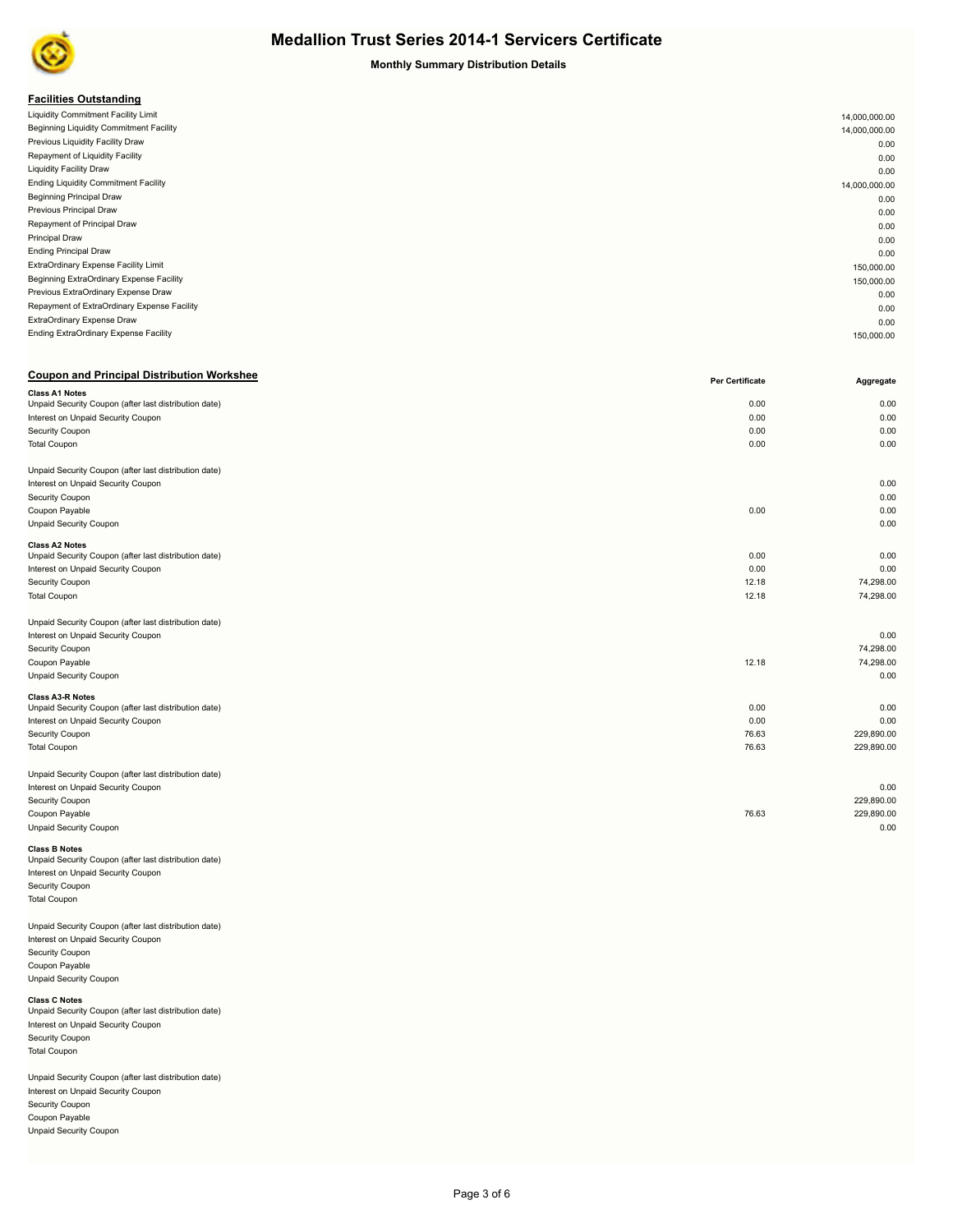

## **Monthly Summary Distribution Details**

| <b>Principal Amount</b> |
|-------------------------|
|-------------------------|

| <b>Principal Collection</b>                                           | 13,484,807.43   |
|-----------------------------------------------------------------------|-----------------|
| plus Repurchases                                                      | 0.00            |
| less Total Customer Redraw                                            | $-3,494,626.36$ |
| plus Redraw Bond Issue This Month                                     | 0.00            |
| Aggregate Principal Damages from Seller & Servicer                    | 0.00            |
| Principal Chargeoff Reimbursement                                     |                 |
| - Class A1 Notes                                                      | 0.00            |
| - Class A2 Notes                                                      | 0.00            |
| - Class A3-R Notes                                                    | 0.00            |
| - Class B Notes                                                       | 0.00            |
| - Class C Notes                                                       | 0.00            |
| <b>Principal Rounding</b>                                             | 40.75           |
|                                                                       |                 |
| Scheduled Principal Amount                                            | 1,115,632.26    |
| Unscheduled Principal Amount - Principal Prepayment                   | 9,196,867.32    |
| Unscheduled Principal Amount - Full Prepayment                        | 3,172,307.85    |
| Unscheduled Principal Amount - less Redraws + Chargeoff Reimbursement | 8,874,548.81    |
|                                                                       |                 |
| Total Available Principal Amount for Redraw Bonds                     | 9,990,221.82    |
|                                                                       |                 |
| Principal Rounding b/f                                                | 40.75           |
| <b>Total Unscheduled Principal Amount</b>                             | 8,874,548.81    |
| <b>Total Scheduled Principal Amount</b>                               | 1,115,632.26    |
| Previous Principal Carryover Amount                                   | 0.00            |
| Total Available Principal Amount for Notes                            | 9,990,221.82    |
| Net Principal Draw                                                    | 0.00            |
| Net Total Available Principal Amount for Notes                        | 9,990,221.82    |
|                                                                       |                 |

| <b>Certificate Amount</b> | Aggregate        |
|---------------------------|------------------|
|                           | 0.00             |
| 0.00                      | 0.00             |
| 361.49                    | 2,205,089.00     |
| 2,048.43                  | 6,145,290.00     |
| 1,088.13                  | 1,639,811.91     |
| 0.00                      | 0.00             |
|                           | 30.91            |
|                           | 408,238,363.14   |
|                           | $-13,484,807.43$ |
|                           | 3,494,626.36     |
|                           | 0.00             |
|                           | 0.00             |
|                           | 398,248,182.07   |
|                           |                  |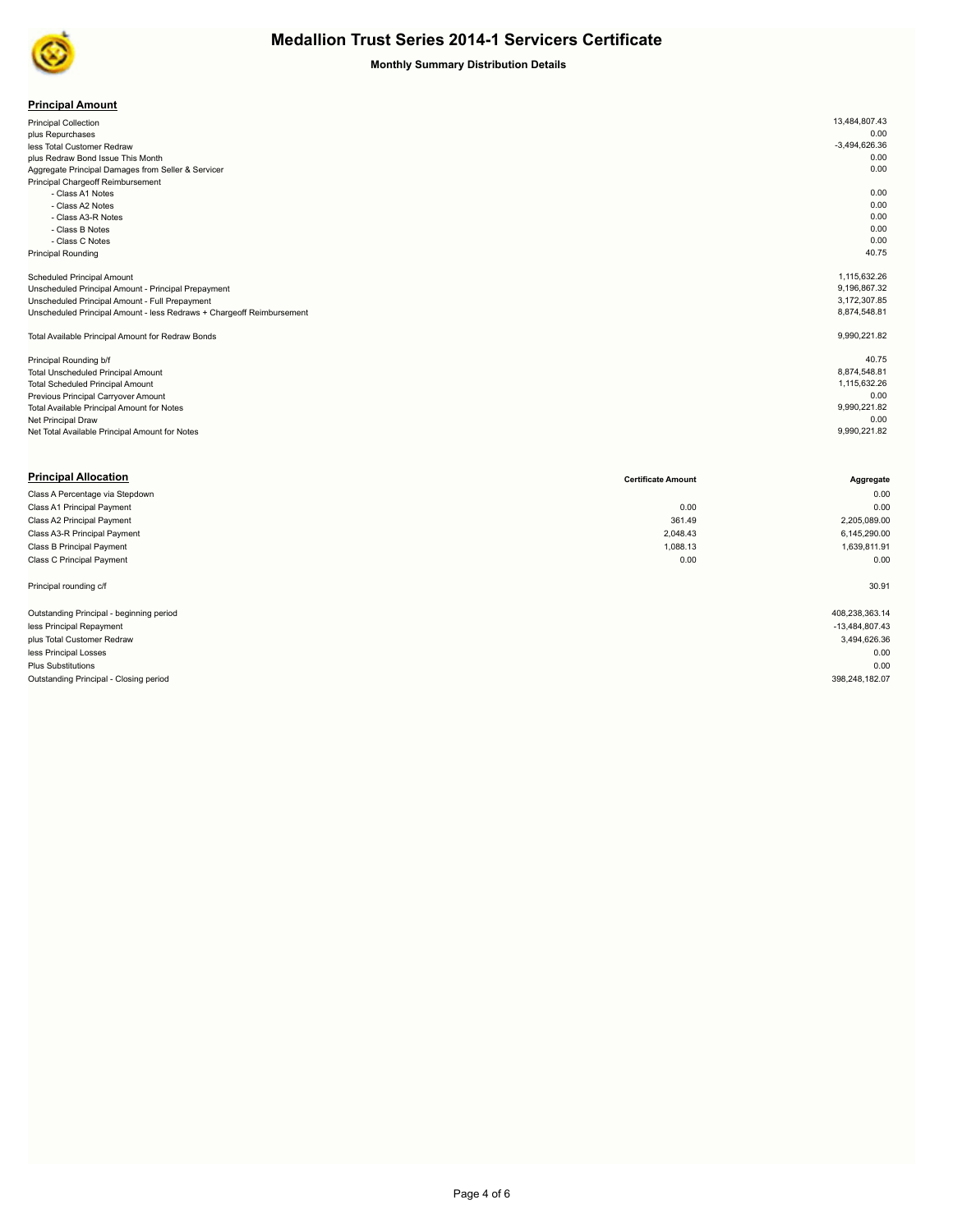

**Monthly Summary Distribution Details**

## **Principal Losses**

| <b>Principal Losses</b>                                      | 84,785.00 |
|--------------------------------------------------------------|-----------|
| Principal Draw Amount - Pool Mortgage Insurance Policy       | 0.00      |
| Principal Draw Amount - Individual Mortgage Insurance Policy | 0.00      |
| Net Principal Losses                                         | 84,785.00 |
| Principal Chargeoff                                          | 0.00      |
|                                                              | 0.00      |
| - Class A1 Notes<br>- Class A2 Notes                         | 0.00      |
|                                                              | 0.00      |
| - Class A3-R Notes                                           |           |
| - Class B Notes                                              | 0.00      |
| - Class C Notes                                              | 0.00      |
| <b>Class A1 Notes</b>                                        |           |
| Beginning Unreimbursed Principal Chargeoffs                  | 0.00      |
| Principal Chargeoff                                          | 0.00      |
| Principal Chargeoff Reimbursement                            | 0.00      |
| Ending Unreimbursed Principal Chargeoffs                     | 0.00      |
| <b>Class A2 Notes</b>                                        |           |
| Beginning Unreimbursed Principal Chargeoffs                  | 0.00      |
| Principal Chargeoff                                          | 0.00      |
| Principal Chargeoff Reimbursement                            | 0.00      |
| Ending Unreimbursed Principal Chargeoffs                     | 0.00      |
| <b>Class A3-R Notes</b>                                      |           |
| Beginning Unreimbursed Principal Chargeoffs                  | 0.00      |
| Principal Chargeoff                                          | 0.00      |
| Principal Chargeoff Reimbursement                            | 0.00      |
| Ending Unreimbursed Principal Chargeoffs                     | 0.00      |
| <b>Class B Notes</b>                                         |           |
| Beginning Unreimbursed Principal Chargeoffs                  | 0.00      |
| Principal Chargeoff                                          | 0.00      |
| Principal Chargeoff Reimbursement                            | 0.00      |
| Ending Unreimbursed Principal Chargeoffs                     | 0.00      |
| <b>Class C Notes</b>                                         |           |
| Beginning Unreimbursed Principal Chargeoffs                  | 0.00      |
| Principal Chargeoff                                          | 0.00      |
| Principal Chargeoff Reimbursement                            | 0.00      |
| Ending Unreimbursed Principal Chargeoffs                     | 0.00      |
|                                                              |           |